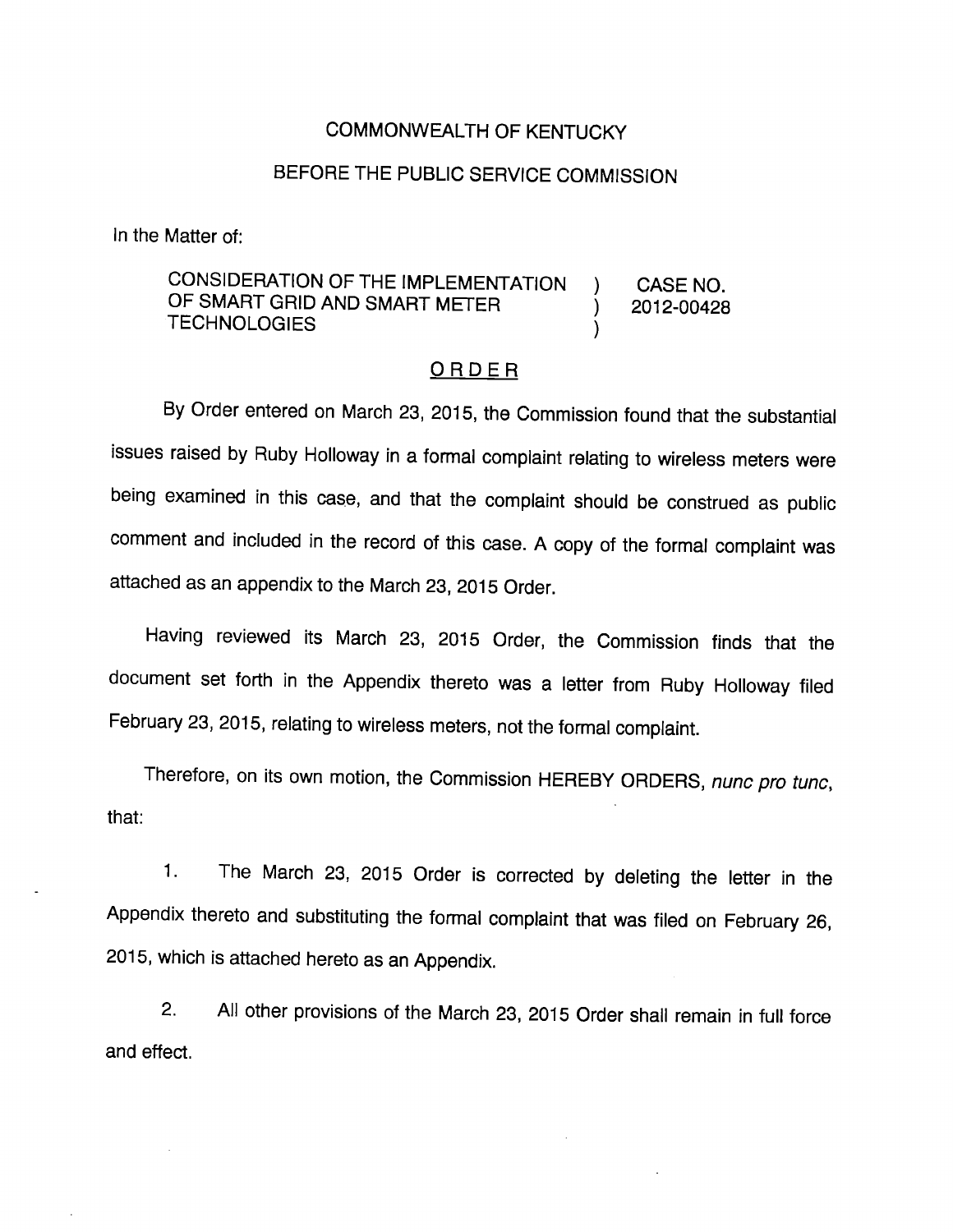By the Commission



ATTEST: Executive Director

Case No. 2012-00428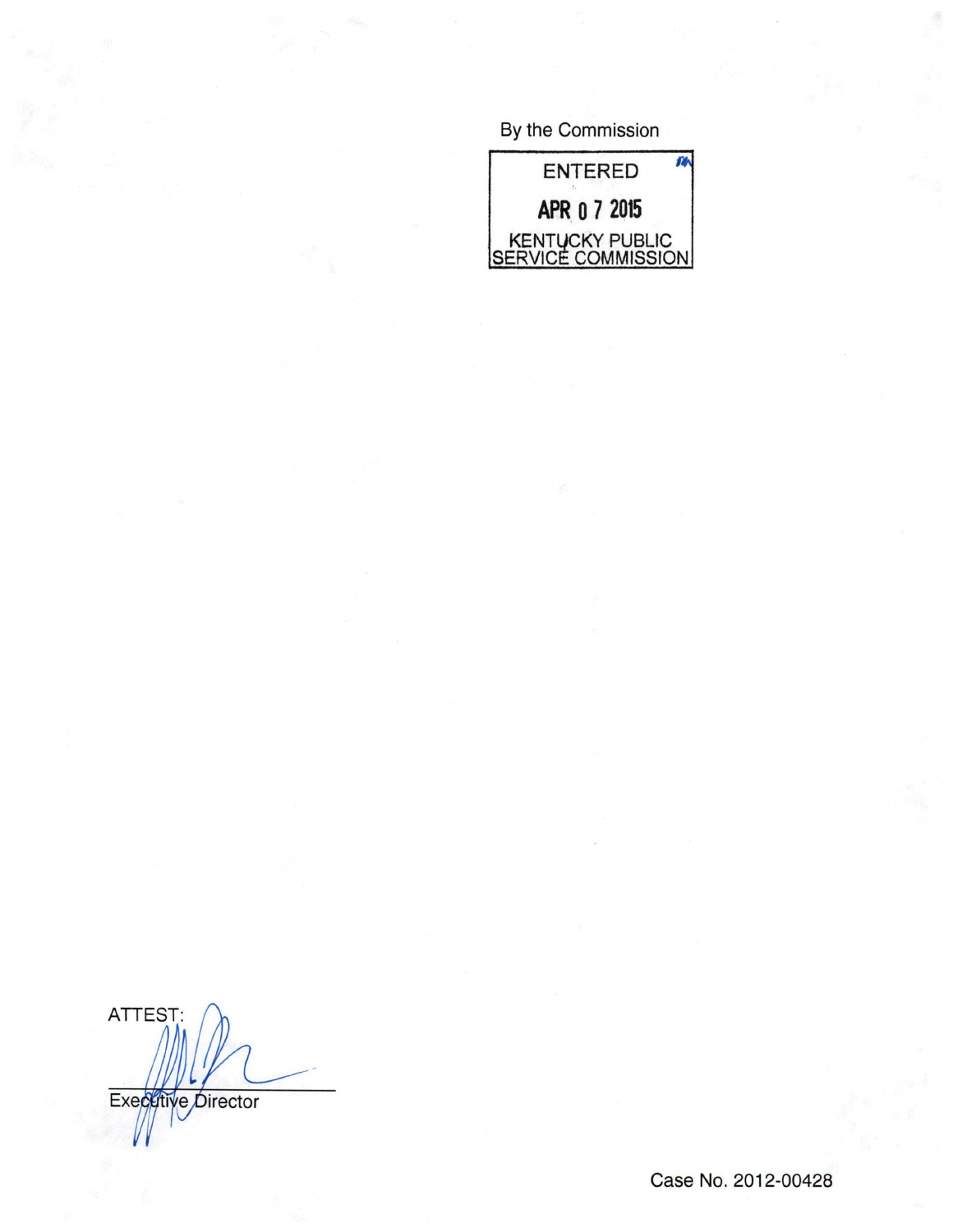### APPENDIX

## APPENDIX TO AN ORDER OF THE KENTUCKY PUBLIC SERVICE COMMISSION IN CASE NO. 2012-00428 DATED **APR 0 7 2015**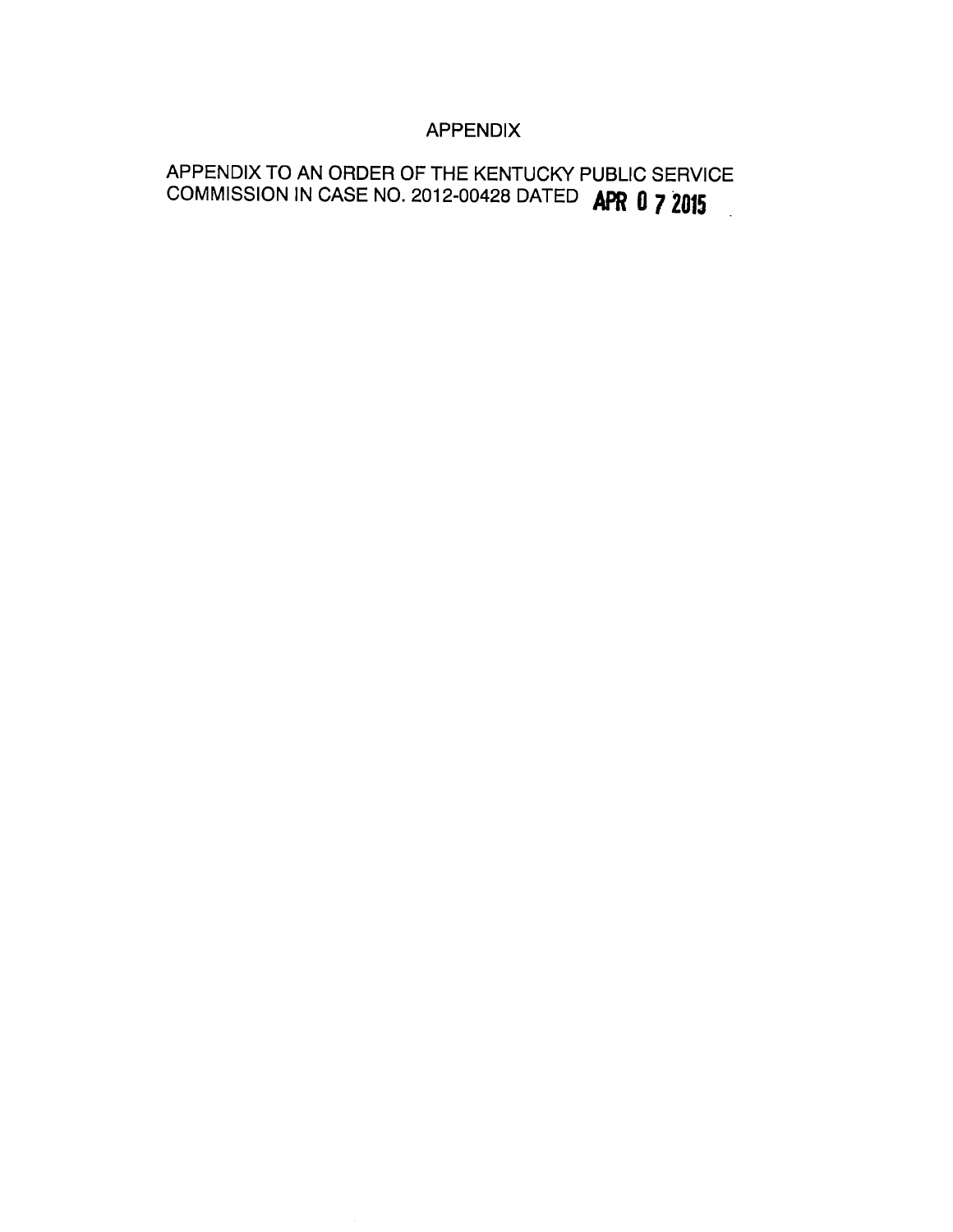# THE COMMONWEALTH OF KENTUCKY BEFORE THE PUBLIC SERVICE COMMISSION

# RECEIVED FEB 2 6 2015

GENERAL COUNSEL COMPLAINANT

**RECEIVED** 

FEB 26 2015

PUBLIC SERVICE **COMMISSION** 

CONSUMER COMPLAINT re Account

KENTUCKY AMERICAN WATER COMPANY, DEFENDANT

The Complaint of MS. HOLLOWAY respectfully shows:

په د نور.<br>په

- (A) Ruby Holloway, 3401 Gingertree Circle, Lexington, KY 40502.
- (B) Kentucky American Water, Utility, 2300 Richmond Rd, Lexington, KY 40502 (859)269-2386
- (C) That: I have already had several separate bad experiences being exposed to the

meters that Kentucky American Water supplied for my home and installed without

myknowledge or permission;

- (D) That ihave spoken with others regarding these same issues and episodes;
- (E) Ihave never been so sick or watched others, including animals, get so sick after wireless meters were installed on their homes, and now Iam getting sick while working in my yard since the installation of the new wireless water meters;

Consumer Complaint

VS.

RUBYHOLLOWAY,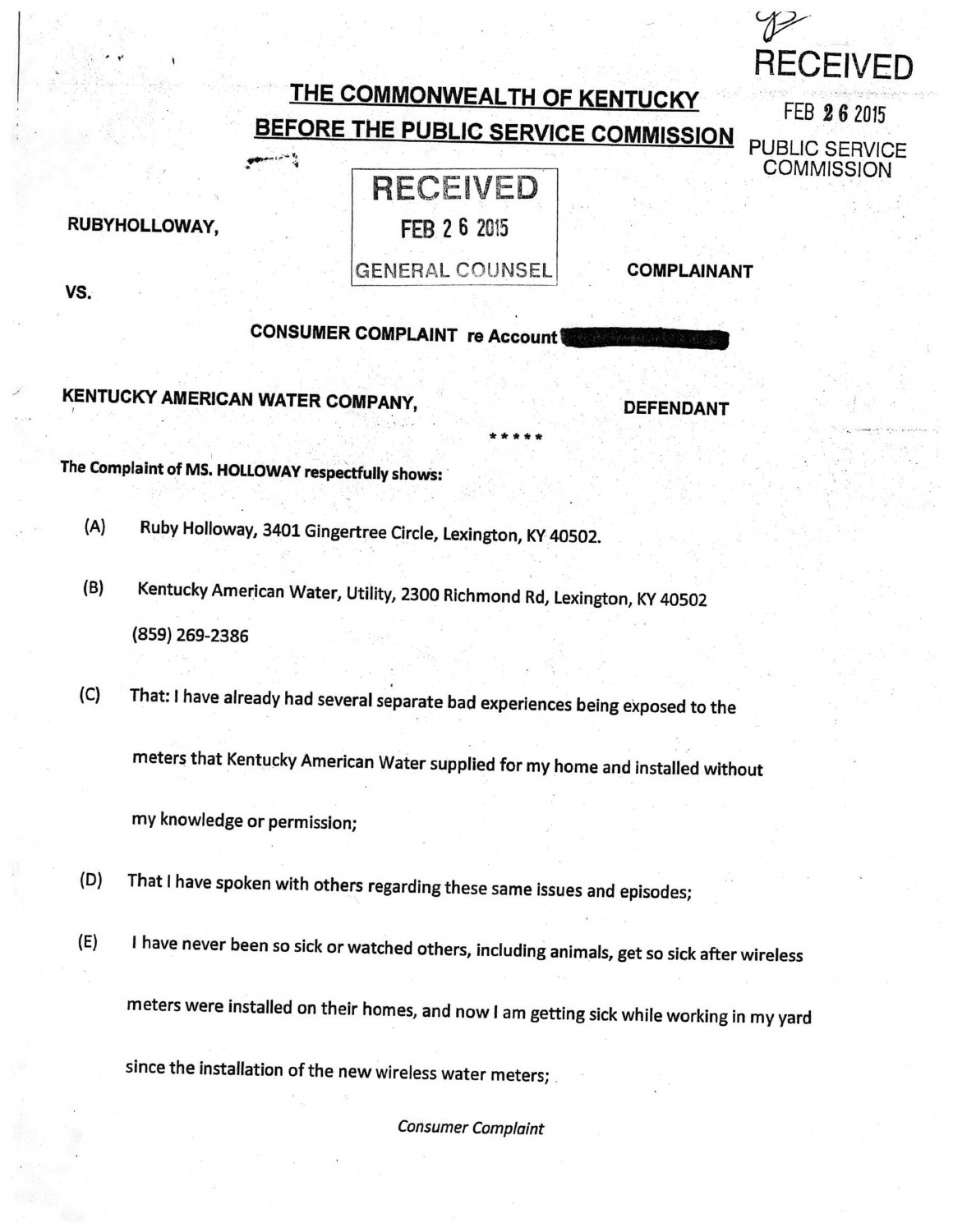(F) These illnesses include watering eyes, blurred yision, headaches, heart palpitations, difficulty breathing,Joint pain, emfsensitivity, dizziness, and Just overall alousy feeling  $\mathcal{L}^{\text{L}}(t)$ 

راويرو الجوادفة

with cloudy thinking and severe fatigue after being in the yard;

(G) Some of my symptoms have come on gradually, and others were noticeable^""' "

within a few minutes of working in the yard. They are very severe during early morning

hours and late evening hours and seem to be nonstop on the weekends;

(H) ~ Myself, my friends, my family, my pets, and people across the United States have all been made sick

after exposure to these wireless smart meters. This is the reason I sent certified letters to you and all the utility companies stating that you were not allowed to install these meters on or anywhere near my property;

- (I) Upon returning home in 2012 my daughter and I noticed that something just did not feel right outside around the house and inside. We experienced watery eyes from time to time, and noticed several trees and plants looked sick in the yard. We also noticed that the birds and rabbits that usually inhabited my yard were no longer staying in the yard;
- (J) The pattern of symptoms increased in the morning when everyone was getting ready for work, in the evening when everyone arrived home from work, and on weekends when everyone was home^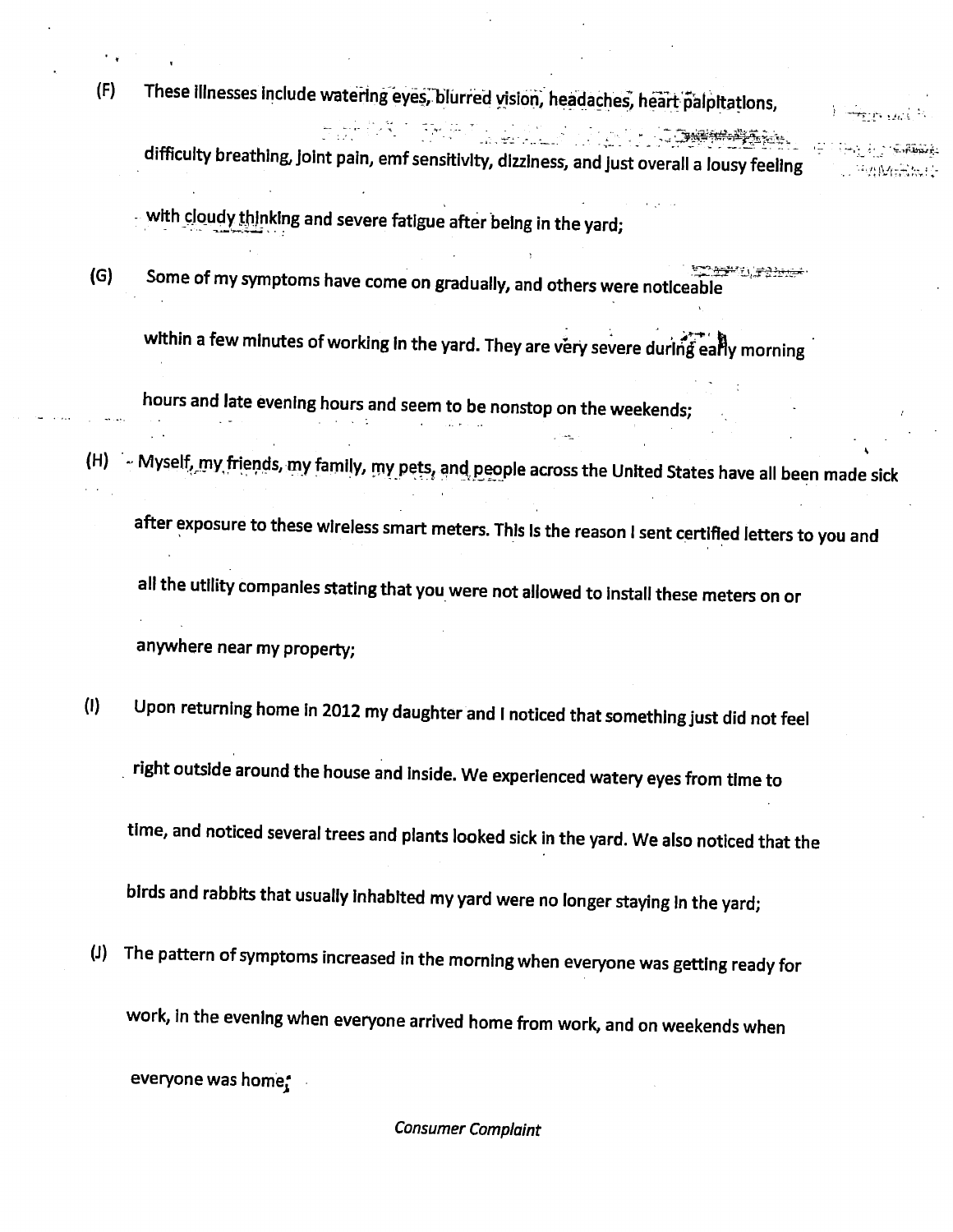(K) I have noticed occasional confusion, attributable to this meter;  $\mathbb{R}$  ,  $\mathbb{R}$ 

(L) Many times now I have sneezing and coughing fits due to the installation of this wireless meter. My daughter and her pets experience these symptoms while visiting. These symptoms never

occurred unless I was being exposed to wireless meters;

(M) It wasn't until the summer of 2013 that we started noticing ihave infestations of

carpenter ants, fire ants and fleas, although In the entire time Ihave owned this home, I

never had these infestations before. I have also heard this comment from others; " we we

(N) Ihave also started experiencing cramping in my neck and leg muscles after working in

the yard and now often inside my home. This is another symptom which never occurred

unless I was being exposed to wireless meters;

- (O) Ifelt as though, during the aforementioned time periods, someone were bathing me in radiation or putting me in amicrowave and boiling me on high. The only time these symptoms were relieved was when I stopped working in the yard and came inside. Even once inside my home, my eyes would still sometimes start watering;
	- (P) There has been plant and tree loss; then replacement ofthose plants and trees, followed by more plant and tree loss;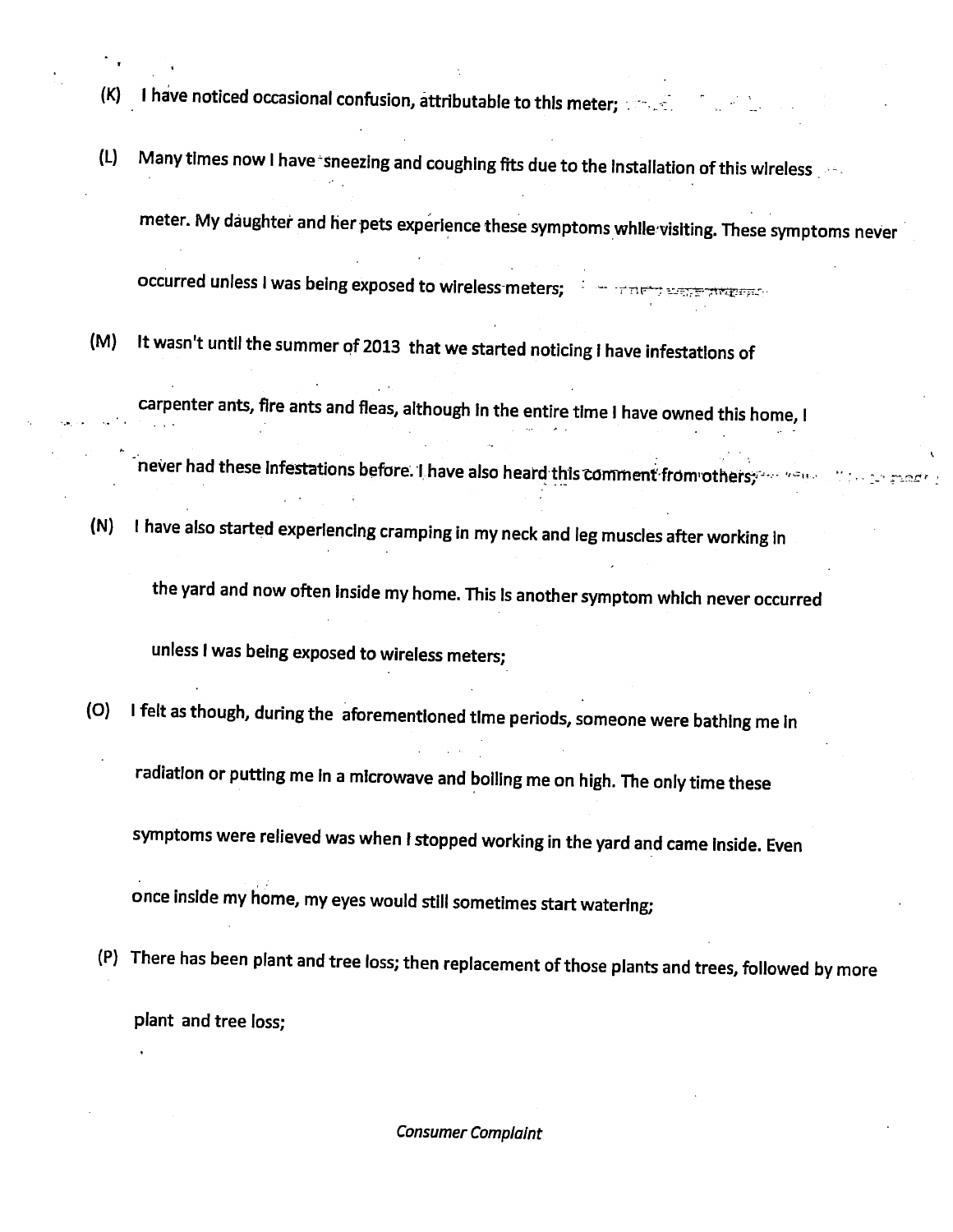of the property of the state of the second

- (Q) I also experienced problems with bladder frequency and began to sleep way more than was normal for me;  $4r \leq r \leq r$  , and  $r \leq r$  , and  $r \in r$  ,  $r \in r$  , and  $r \in r$
- $(R)$  My daughter, while a guest at my home, experienced nose bleeds, bladder frequency, and her pets were vomiting. She also noticed that she felt electricity running through her body after taking a bath at my home and did not sleep well. These too, she had only

experienced when exposed to wireless smart meters which she moved away from...,

(5) My daughter's symptoms and her pets' symptoms abated when they left my home;

If  $\mathbf{r} = \mathbf{r} \cdot \mathbf{r}$  is a set of the set of the set of the set of the set of the set of the set of the set of the set of the set of the set of the set of the set of the set of the set of the set of the set of the se

- (T) Isuddenly had to replace my garage door opener, my water heater, my air conditioner, vcr players, and several other electronics which kept shorting or burning up. I have had to replace numerous light bulbs over and over again for no apparent reason.
- (T) After visiting several times and noticing both her symptoms, my pets symptoms, her pets symptoms, and hearing me complain of my symptoms, my sudden financial losses and damage to my property, my daughter became suspicious that there was a wireless smart meter connected to my home.
- (U) Even though I mailed certified letters stating that these wireless meters could not be installed on the property, placed signs saying the same, and personally called each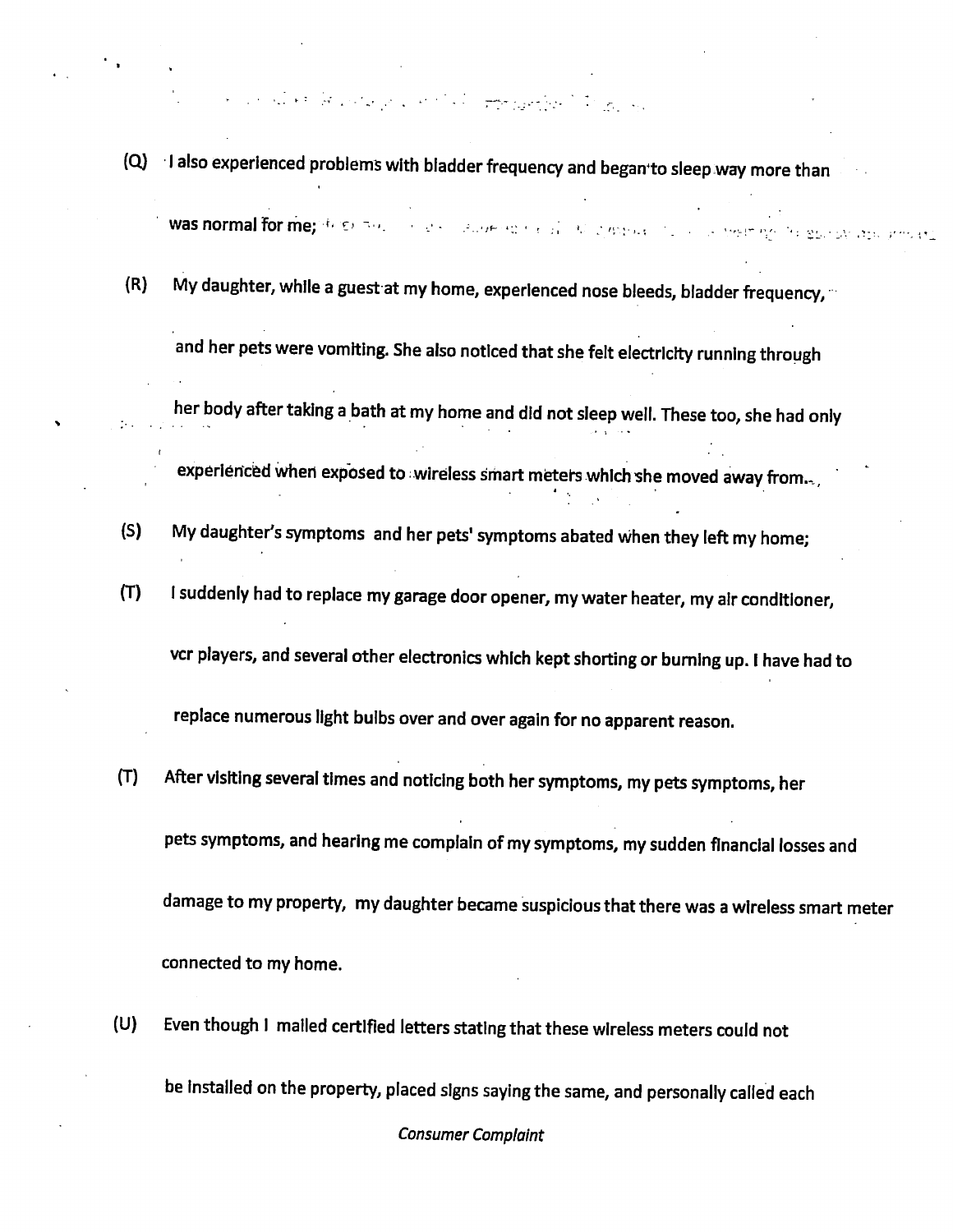utility company, it became apparent that my rights and wishes had been violated.

- (V) My daughter checked my electric meter, but could not check my water meter. It was at her insistence I called Kentucky American Water Company and found out that while I was out of town they had.Installed a wireless smart water meter on my  $\sim$ ) property and throughout the neighborhood. .
	- It was very evident that the sudden onset of symptoms that none of us had ever had
		- In my home; the sudden loss of trees and plants, the sudden infestation of ants, the sudden

"shorting out" and malfunctioning of electronic equipment, as well as

the over-all sick feeling of my home, were due to the installation of the Touch-

Pad Radio base which had been installed on my property on September 20, 2012. Not only am I

being exposed to the wireless smart water meter, but I own a corner lot which exposes and

surrounds me by more than 7 other wireless smart meters;

- $(X)$  I have Insisted numerous times that it be removed, but that demand was rebuffed repeatedly; Iwas further advised that a Mueller AMR Hotrod Wireless Smart Meter Model "H012521855 had been Installed on my property;
- (Y) On December 17,2013 Ispoke with Susan at Kentucky PSC Customer Assistance and

requested that this meter be removed and the old Analog Meter be reinstalled. She said I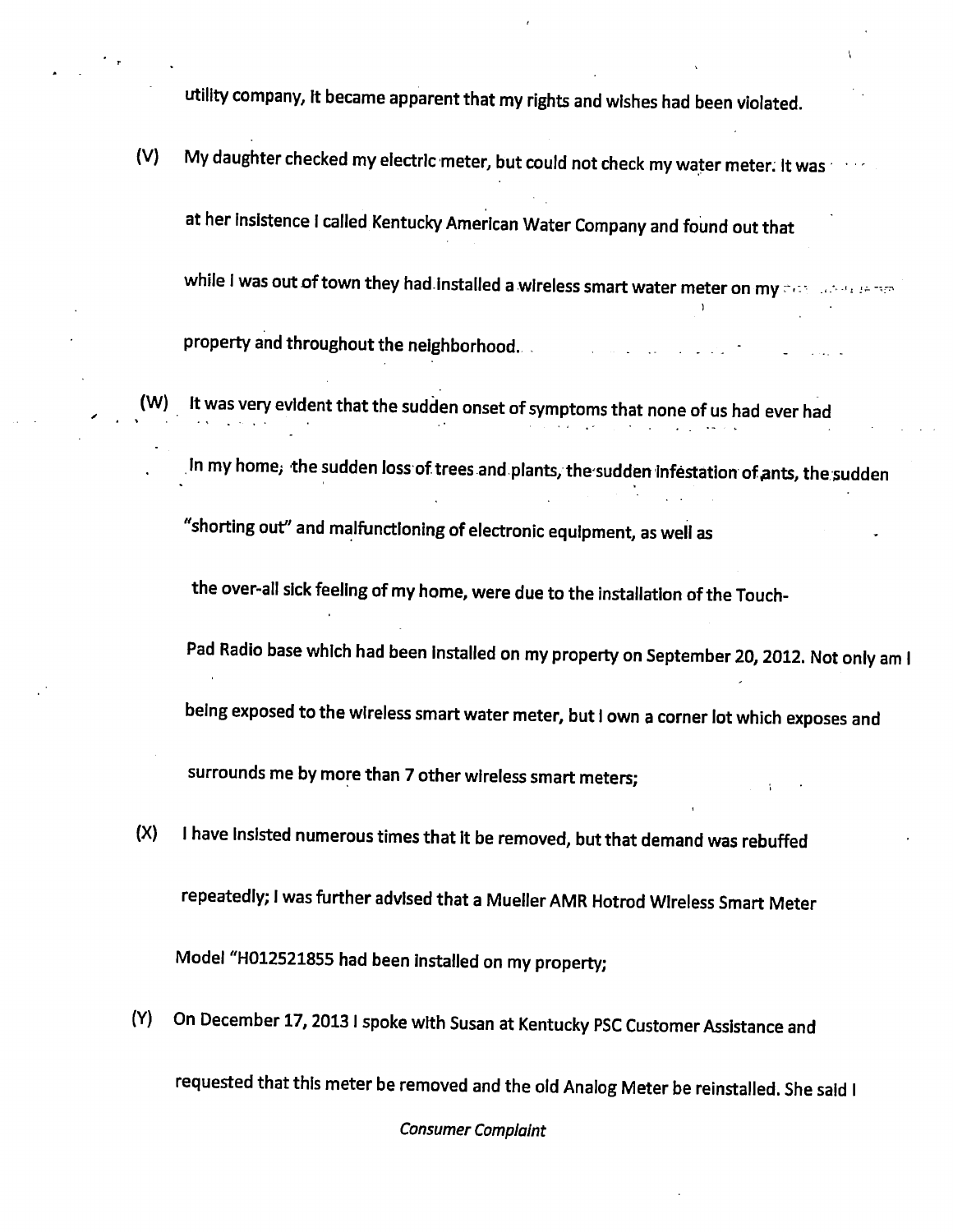would have to request this in writing. I explained that they already had received my letter,

prior to the installation of their wireless smart water meter, stating that they did not have

my permission to install any wireless device on my property or connected to or with my:

home. I like the country of the control of the control of a control of a source were next

(Z) On December 31,2013 Rachel S. Cole told my daughter that these meters were harmless.

We sent numerous documents In support of our position to Ms. Cole on December 31,

2013 and referenced Case.File.2012-00428 with the Ky PSC; and water and path and property dependent

Irequest that the documents we submitted to Rachel Cole as well as the documentation supplied to Andrew Melnykovich and the Kentucky Public Service Commission in Case Rle 2012-00428 be incorporated herein as though fully set forth; and that they become a part of this complaint.

I believe that the above overt acts/incidents/occurrences/ demonstrate that violations of the following have occurred:

1. The right to privacy, health and freedom;

2. The American's with Disabilities Act;

3. The Energy Act;

4. Not federally mandated;

5. Cause of Sick Building Syndrome;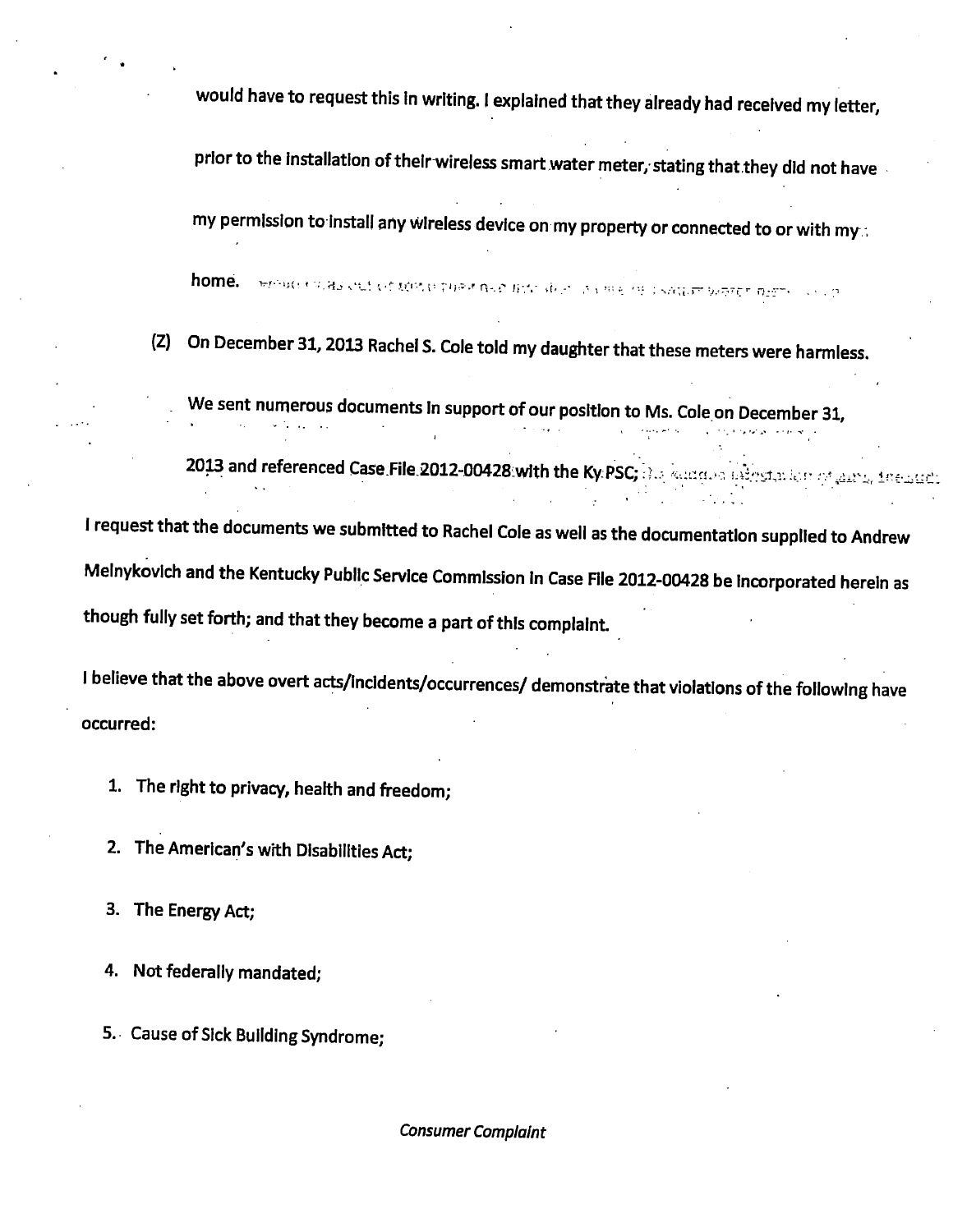6. All Violations listed in Case File 2012-00428 and in the document: Legal, Constitutional and Human Rights Violations ofSmart Grid and Smart Meters Congressional White Paper which can also be found at http://www.electricsense.com/wp-content/uploads/2014/05/Legal-Constitutional-and-Human-Rights-Violations-of-Smart-Grid-and-Smart-Meters1.pdf

WHEREFORE, COMPLAINANT asks that:

- 1.. The wireless meter be removed forthwith and the Analog Meter be reinstalled;
- 2. That I be credited for 60% of all Utility bills paid since the installation of this meter;
- 3. That I be reimbursed for the above mentioned electrical equipment which stopped functioning properly after the installation of these wireless meters. These malfunctions are noted as caused by these wireless smart meters.
- 4. That no additional devices be placed on my property or adjacent to my property without my permission given in writing;

Dated:  $3/\lambda y$ , 2014, in Lexington, KY.

Respectfully Submitted:

Ruby Holloway, Complainant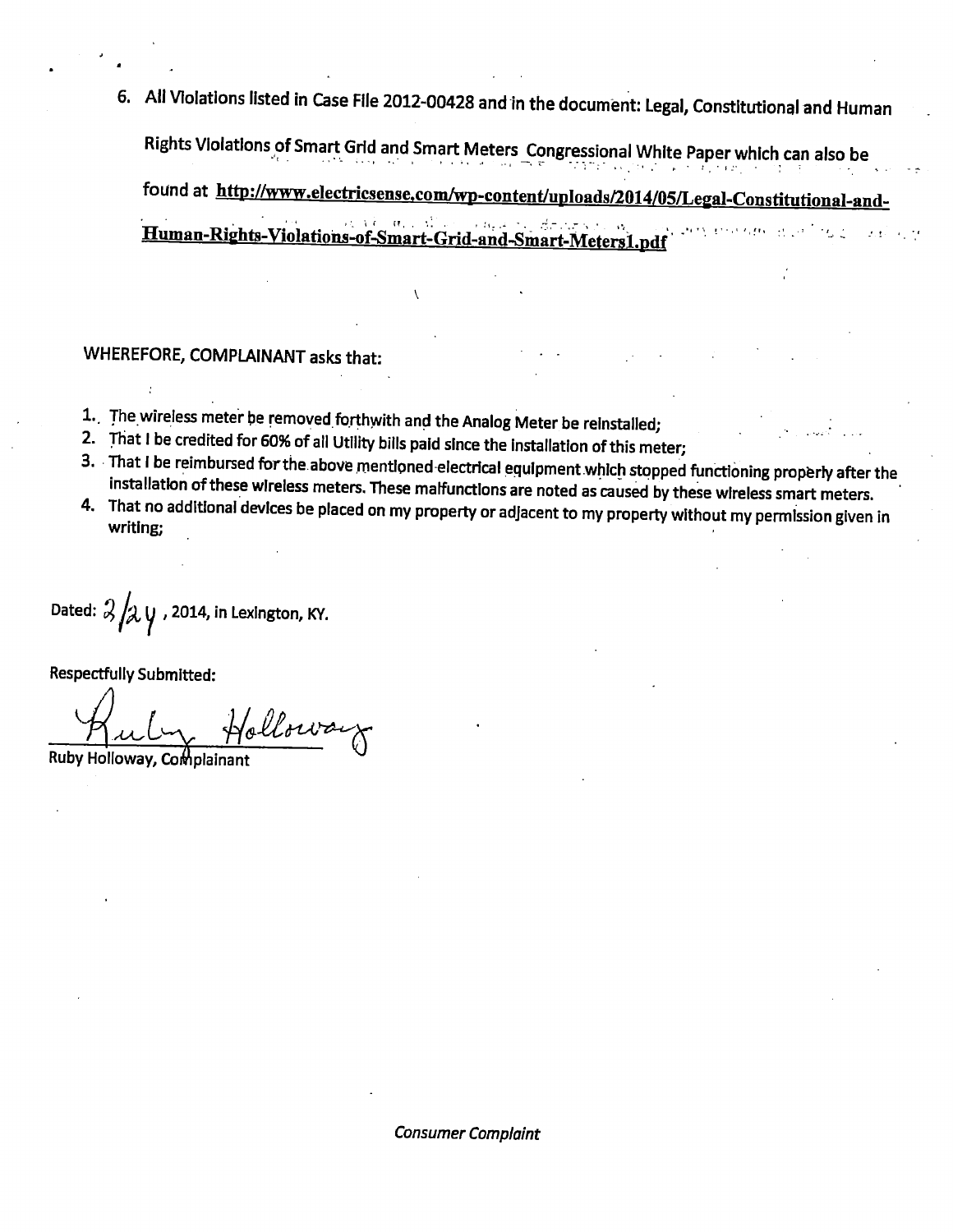e die Karlin von Kerk van die Bart van Stelle volgen

ה משפח המשפח המשפח המוליקה בין המינויות המינויות המוניקה במולידות המולידות המוניקה בין המומידה מוניקה המוניקה ב

PROOF OF SERVICE

د الرابط الرابط <del>و و</del>ينتج الإنتراع التجمع في الأقوال 2011 م 1941 من التي التي التي التي ال  $\mathcal{F}^{\bullet}_{\mathbf{Z}}$  , and  $\mathcal{F}^{\bullet}_{\mathbf{Z}}$ L BY United States Mail: WXXX Englished States And the constitution of the states of the states of the states of the states of the states of the states of the states of the states of the states of the states of the states

أودعا الزوادات والموافقتيهما

I am live in the County of Fayette, State of Kentucky. I am over the age of 18 and I am a party to the within action. My home address is 3401 Gingertree Circle, Lexington, KY 40502.

On 2/24/15, I served the foregoing document described as Consumer Complaint on Interested Parties in this action by Mailing this document, to the addressees below:

Kentucky American Water, Utility, a strategie of 2300 Richmond Rd,  $\frac{1}{2}$ . The contraction of the state of the state of the state of the state of the state of the state of the state of the state of the state of the stat

Kentucky Public Service Commission >• jakos and also consumed the condition of the central part and a 211 Sower Blvd P.O. Box 615

Frankfort, Kentucky 40602-0615

I declare under penalty of perjury, under the laws of the Commonwealth of Kentucky that the foregoing is true and correct. Executed  $2/24/15$ .

Ruby Holloway, Complainant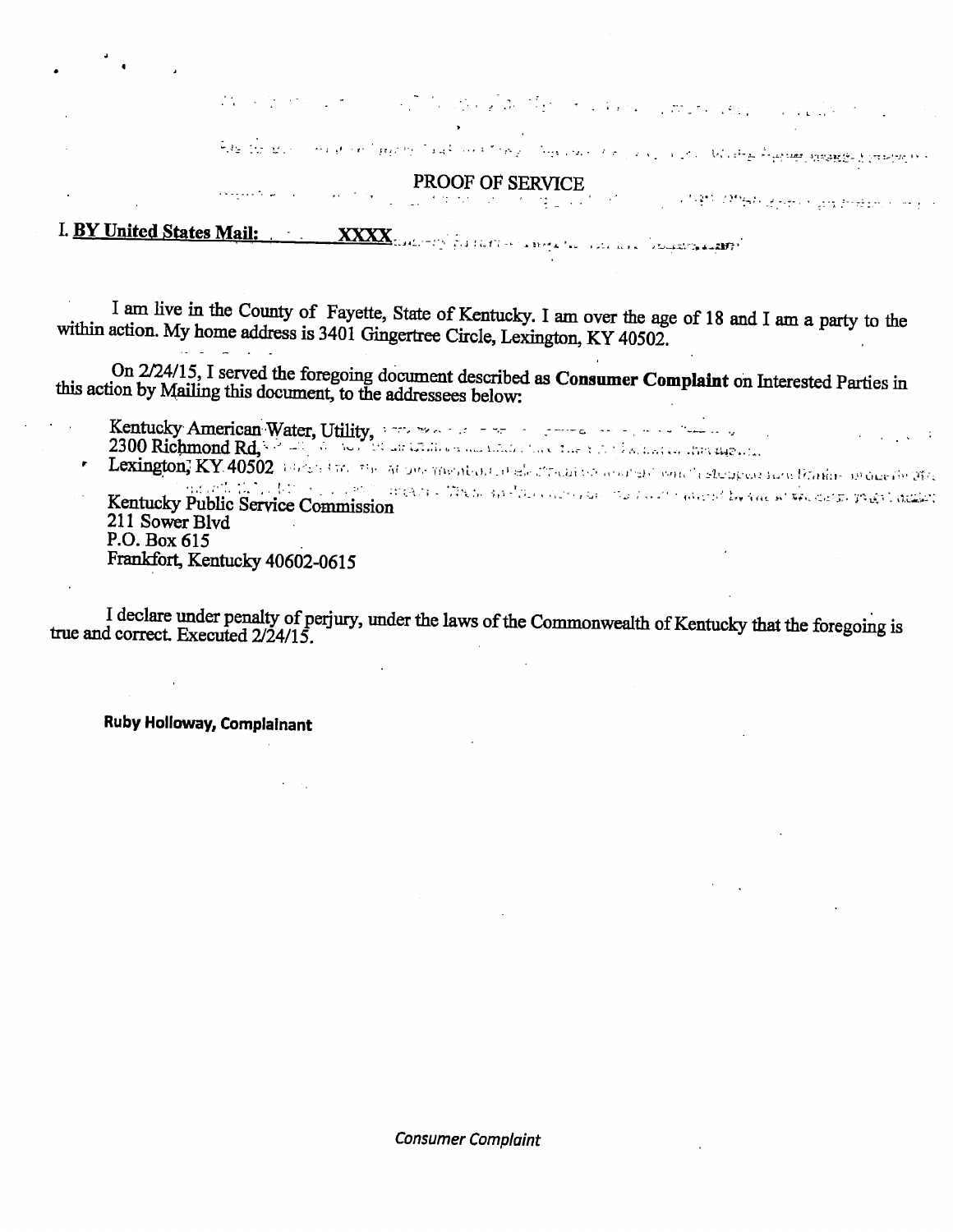\*Allen Anderson President & CEO South Kentucky R.E.C.C. 925-929 N Main Street P. O. Box 910 Somerset, KY 42502-0910

\*Robert Christopher Brewer President & CEO Clark Energy Cooperative, Inc. 2640 Ironworks Road P. O. Box 748 Winchester, KY 40392-0748

\*John B Brown Chief Financial Officer Delta Natural Gas Company, Inc. 3617 Lexington Road Winchester, KY 40391

\*Judy Cooper Manager, Regulatory Services Columbia Gas of Kentucky, Inc. 2001 Mercer Road P. O. Box 14241 Lexington, KY 40512-4241

\*Rocco D'Ascenzo Senior Counsel Duke Energy Kentucky, Inc. 139 East Fourth Street P. O. Box 960 Cincinnati, OH 45201

\*Gregory T Dutton Assistant Attorney General Office of the Attorney General Utility & Rate 1024 Capital Center Drive Suite 200 Frankfort, KENTUCKY 40601-8204

\*David Estepp President & General Manager Big Sandy R.E.C.C. 504 11th Street Paintsville, KY 41240-1422

\*Carol Ann Fraley President & CEO Grayson R.E.C.C. 109 Bagby Park Grayson, KY 41143

\*Mark David Goss Goss Samford, PLLC 2365 Harrodsburg Road, Suite B325 Lexington, KENTUCKY 40504

\*Ted Hampton Manager Cumberland Valley Electric, Inc. Highway 25E P. O. Box 440 Gray, KY 40734

\*Jennifer Black Hans Assistant Attorney General Office of the Attorney General Utility & Rate 1024 Capital Center Drive Suite 200 Frankfort, KENTUCKY 40601-8204

\*Joni K Hazelrigg CEO Fleming-Mason Energy Cooperative, Inc. 1449 Elizaville Road P. O. Box 328 Flemingsburg, KY 41041

\*Roger Hickman Regulatory Affairs Manager Big Rivers Electric Corporation 201 Third Street P. O. Box 24 Henderson, KY 42420

\*Larry Hicks President & CEO Salt River Electric Cooperative Corp. 111 West Brashear Avenue P. O. Box 609 Bardstown, KY 40004

\*Kerry K Howard CEO Licking Valley R.E.C.C. P. O. Box 605 271 Main Street West Liberty, KY 41472

\*James L Jacobus President & CEO Inter-County Energy Cooperative Corporation 1009 Hustonville Road P. O. Box 87 Danville, KY 40423-0087

\*Honorable Michael L Kurtz Attorney at Law Boehm, Kurtz & Lowry 36 East Seventh Street Suite 1510 Cincinnati, OHIO 45202

\*Mark Martin VP Rates & Regulatory Affairs Atmos Energy Corporation 3275 Highland Pointe Drive Owensboro, KY 42303

\*Debbie J Martin President & CEO Shelby Energy Cooperative, Inc. 620 Old Finchville Road Shelbyville, KY 40065

\*Burns E Mercer President & CEO Meade County R.E.C.C. P. O. Box 489 Brandenburg, KY 40108-0489

\*Michael L Miller President & CEO Nolin R.E.C.C. 411 Ring Road Elizabethtown, KY 42701-6767